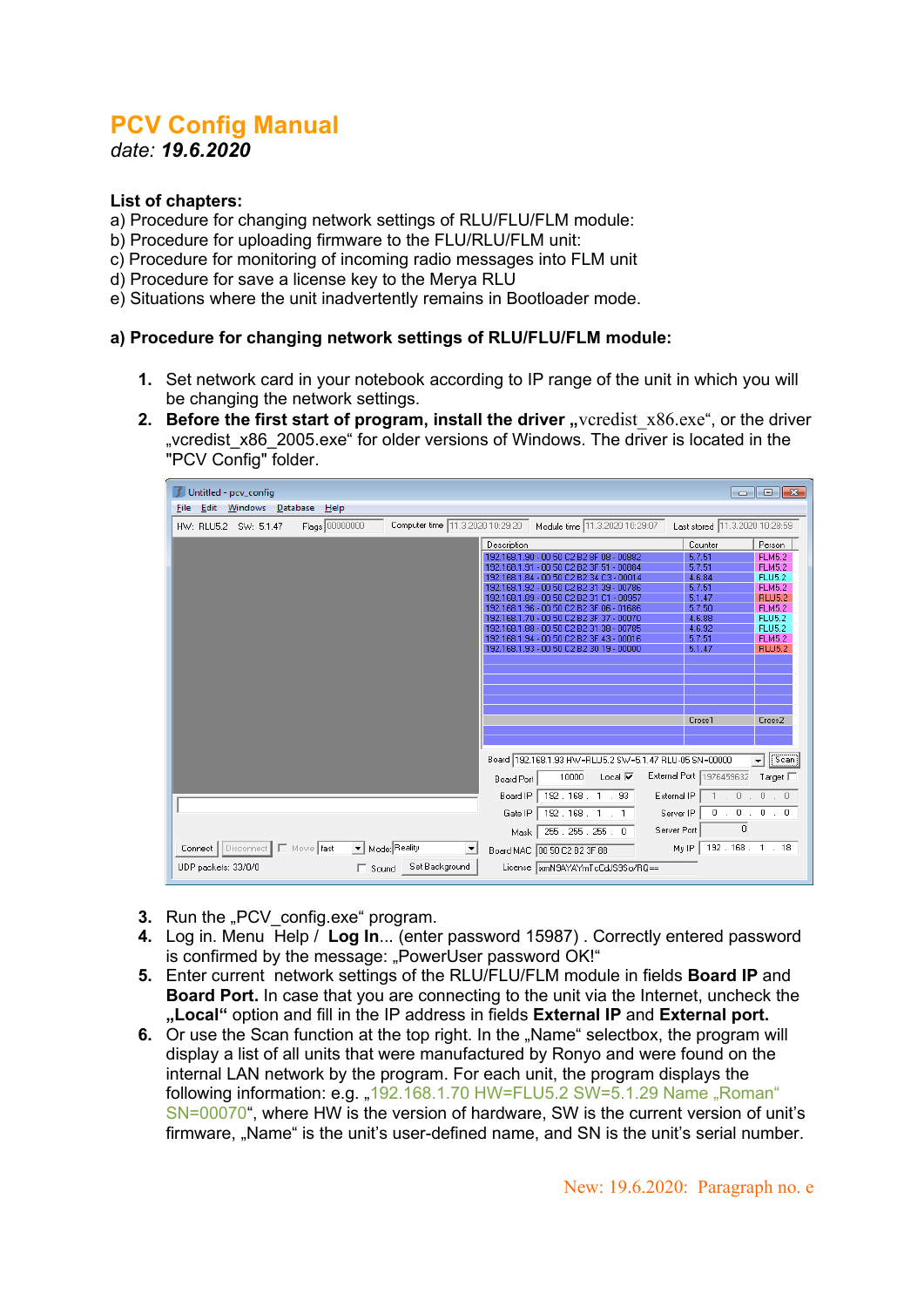- **7.** Open the selectbox and select unit to which you want to connect with, by **clicking the mouse**.
- **8.** Connect to the unit by pressing the **Connect** button in the bottom left corner. A succesful connection is indicated by periodic increases in number of packets, next to the **UDP packets** label under the Connect button.

| Configuration<br>$\blacksquare$                                                                              | ×                                                                                                                                                                                                                                                                                                                                                                                                                                                            |
|--------------------------------------------------------------------------------------------------------------|--------------------------------------------------------------------------------------------------------------------------------------------------------------------------------------------------------------------------------------------------------------------------------------------------------------------------------------------------------------------------------------------------------------------------------------------------------------|
| Board IP, port-<br>Port 10000<br>Set<br>IP<br>192.168.<br>70<br>1<br>SN 00070<br>Name   TE Roman RLU<br>Pswd | Server IP, port-<br>6.3.2017 13:09:57<br>Set Ext. RTC<br>Set<br>$Port$ 0<br>Front 1<br>Front 2<br>$\le$ $\le$<br>$>$ $\gg$ $\gg$<br>$\langle$<br>$>$ $>>$<br><<<br>IP<br>128<br>$\sqrt{128}$<br>$\cdot$ 0<br>$\overline{0}$<br>0<br>$\mathbf 0$<br>$\mathcal{L}$<br>$\overline{a}$<br>Direct. None<br>Direct. None<br>Mask <br>255 . 255<br>.255<br>$\mathbf 0$<br>$\blacktriangledown$<br>▼<br>Gate<br>$168$ .<br>$192$ .<br>$\mathbf{1}$<br>$\overline{1}$ |
| Description                                                                                                  | Width<br>Height<br>Timeout<br>Left edge<br>Top edge                                                                                                                                                                                                                                                                                                                                                                                                          |
| Answ:<br>Min. size: 32<br>Cmd:<br>Border<br>Bkg recovery<br>Send service<br>30<br>command<br>150             | Internal flags<br>Set<br>$\Box$ Auto Shutter<br>Store Interval<br>Send zones and<br>Store changes<br>Exit config<br>Get config<br>15<br>parameters<br>Periodically                                                                                                                                                                                                                                                                                           |

**9.** In the tab **Windows**, use the **Config** option. A configuration menu named "Configuration" opens.

Here you can change the network settings of the module:

- IP adress *(in the field: Bord IP, port / IP)*
- port *(in the field: Bord IP, port / Port)*
- Mask *(in the field: Server IP, port / Mask)* - Gate *(in the field: Server IP, port / Gate)*
- 
- Module name *(in the field: Bord IP, port / Name)*

Confirm these changes by pressing the **Set** button. Press **Exit config** button to exit the menu.

- **10.** Disconnect from the module. Press the **Disconnect** button in the bottom left corner.
- 11. Close the PCV config application.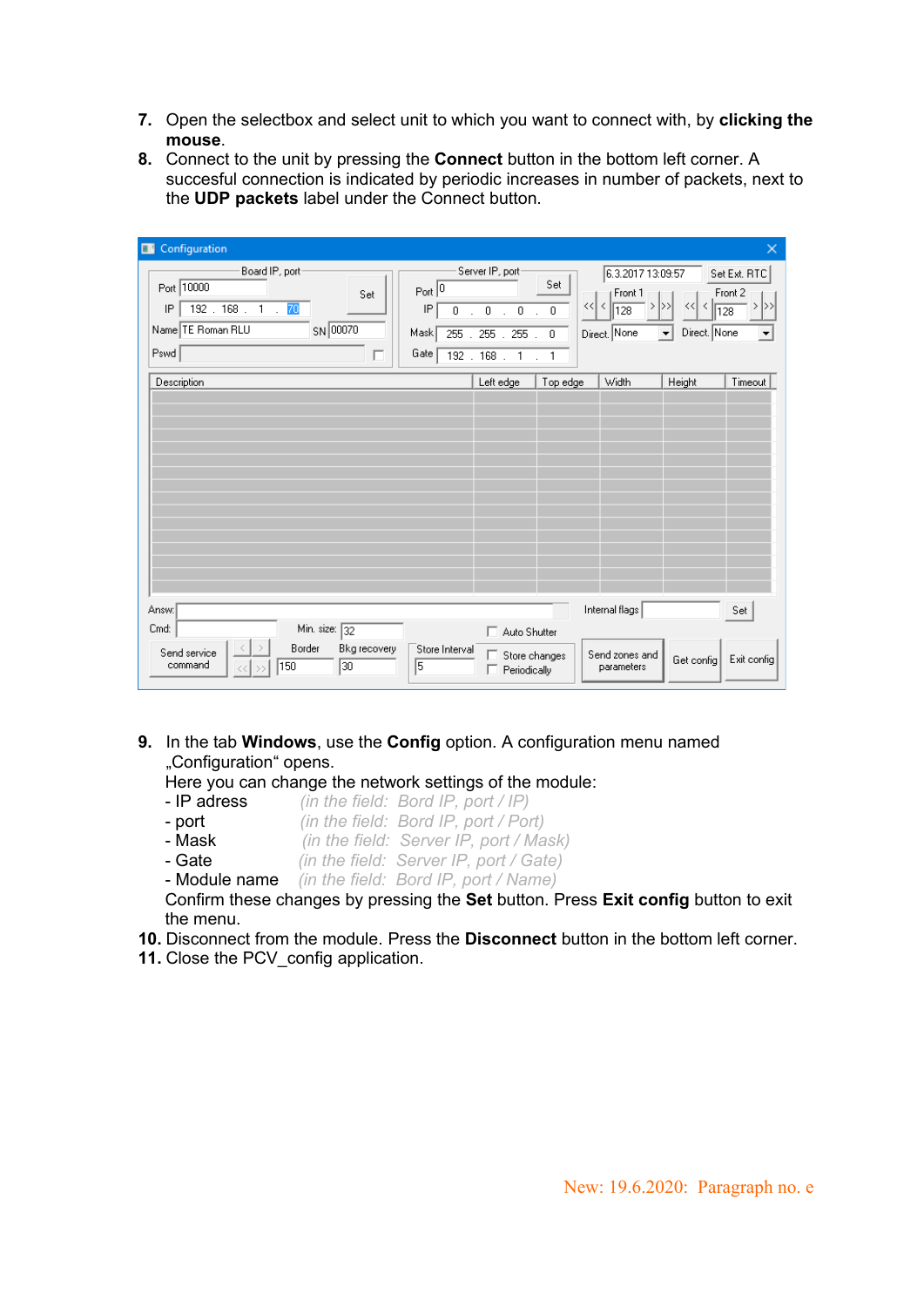# **b) Procedure for uploading firmware to the FLU/RLU/FLM unit:**

- **12.** Set network card in your notebook according to IP range of the unit in which you will be changing the network settings.
- **13.** Before the first start of program, install the driver . vcredist  $x86$  exe", or the driver "vcredist\_x86\_2005.exe" for older versions of Windows. The driver is located in the "PCV Config" folder.

| Untitled - pcv_config                                                           |                                                                                      | $\begin{array}{c c c c c c} \hline \multicolumn{3}{c }{\mathbf{C}} & \multicolumn{3}{c }{\mathbf{C}} & \multicolumn{3}{c }{\mathbf{X}} \end{array}$ |
|---------------------------------------------------------------------------------|--------------------------------------------------------------------------------------|-----------------------------------------------------------------------------------------------------------------------------------------------------|
| Edit Windows Database Help<br>File                                              |                                                                                      |                                                                                                                                                     |
| Flags 00000000<br>Computer time 11.3.2020 10:29:20<br>HW: RLU5.2 SW: 5.1.47     | Module time 11.3.2020 10:29:07                                                       | Last stored   11.3.2020 10:28:59                                                                                                                    |
|                                                                                 | Description                                                                          | Counter<br>Person                                                                                                                                   |
|                                                                                 | 192.168.1.90 - 00 50 C2 B2 8F 08 - 00882                                             | 5.7.51<br><b>FLM5.2</b>                                                                                                                             |
|                                                                                 | 192.168.1.91 - 00 50 C2 B2 3F 51 - 00884                                             | 5.7.51<br><b>FLM5.2</b>                                                                                                                             |
|                                                                                 | 192.168.1.84 - 00 50 C2 B2 34 C3 - 00014                                             | 4.6.84<br><b>FLU5.2</b>                                                                                                                             |
|                                                                                 | 192.168.1.92 - 00 50 C2 B2 31 39 - 00786                                             | 5.7.51<br><b>FLM5.2</b>                                                                                                                             |
|                                                                                 | 192.168.1.89 - 00 50 C2 B2 31 C1 - 00957                                             | <b>RLU5.2</b><br>5.1.47                                                                                                                             |
|                                                                                 | 192.168.1.96 - 00 50 C2 B2 3F 06 - 01686<br>192.168.1.70 - 00 50 C2 B2 3F 37 - 00070 | 5.7.50<br><b>FLM5.2</b><br>4.6.88<br><b>FLU5.2</b>                                                                                                  |
|                                                                                 | 192.168.1.88 - 00 50 C2 B2 31 38 - 00785                                             | <b>FLU5.2</b><br>4.6.92                                                                                                                             |
|                                                                                 | 192.168.1.94 - 00 50 C2 B2 3F 43 - 00016                                             | 5.7.51<br><b>FLM5.2</b>                                                                                                                             |
|                                                                                 | 192.168.1.93 - 00 50 C2 B2 30 19 - 00000                                             | 5.1.47<br><b>RLU5.2</b>                                                                                                                             |
|                                                                                 |                                                                                      |                                                                                                                                                     |
|                                                                                 |                                                                                      |                                                                                                                                                     |
|                                                                                 |                                                                                      |                                                                                                                                                     |
|                                                                                 |                                                                                      |                                                                                                                                                     |
|                                                                                 |                                                                                      |                                                                                                                                                     |
|                                                                                 |                                                                                      | Cross1<br>Cross2                                                                                                                                    |
|                                                                                 |                                                                                      |                                                                                                                                                     |
|                                                                                 |                                                                                      |                                                                                                                                                     |
|                                                                                 | Board  192.168.1.70 HW=FLU5.2 SW=4.6.88 ROMAN STUL SN=000   -                        | Scan                                                                                                                                                |
|                                                                                 | 10000<br>Local $\overline{\mathbf{v}}$<br><b>Board Port</b>                          | External Port 36833516<br>Target $\square$                                                                                                          |
|                                                                                 | 192.168.1.70<br>Board IP<br>External IP                                              | 136. 67. 207. 117                                                                                                                                   |
|                                                                                 | 192.168.1.1<br>Server IP<br>Gate IP                                                  | $0$ . $0$<br>$\sim$                                                                                                                                 |
|                                                                                 | Server Port<br>255 . 255 . 255 . 0<br>Mask                                           | 0                                                                                                                                                   |
| Disconnect   I Movie   fast<br>Mode: Reality<br>Connect<br>$\blacktriangledown$ | My IP<br>Board MAC 00 50 C2 B2 3F 37                                                 | 192.168.1.18                                                                                                                                        |
| Set Background<br>UDP packets: 33/0/0<br>$\Box$ Sound                           | License                                                                              |                                                                                                                                                     |

- **14.** Run the "PCV config.exe" program.
- **15.** Log in. Menu Help / **Log In**... (enter password 15987) . Correctly entered password is confirmed by the message: "PowerUser password OK!"
- **16.** Enter current network settings of the RLU/FLU/FLM module in fields **Board IP** and **Board Port.** In case that you are connecting to the unit via the Internet, uncheck the **"Local"** option and fill in the IP address in fields **External IP** and **External port.**
- **17.** Or use the Scan function at the top right. In the "Name" selectbox, the program will display a list of all units that were manufactured by Ronyo and were found on the internal LAN network by the program. For each unit, the program displays the following information: e.g.,  $192.168.1.70$  HW=FLU5.2 SW=5.1.29 Name, Roman" SN=00070", where HW is the version of hardware, SW is the current version of unit's firmware, "Name" is the unit's user-defined name, and SN is the unit's serial number.
- **18.** Open the selectbox and select unit to which you want to connect with, by **clicking the mouse**.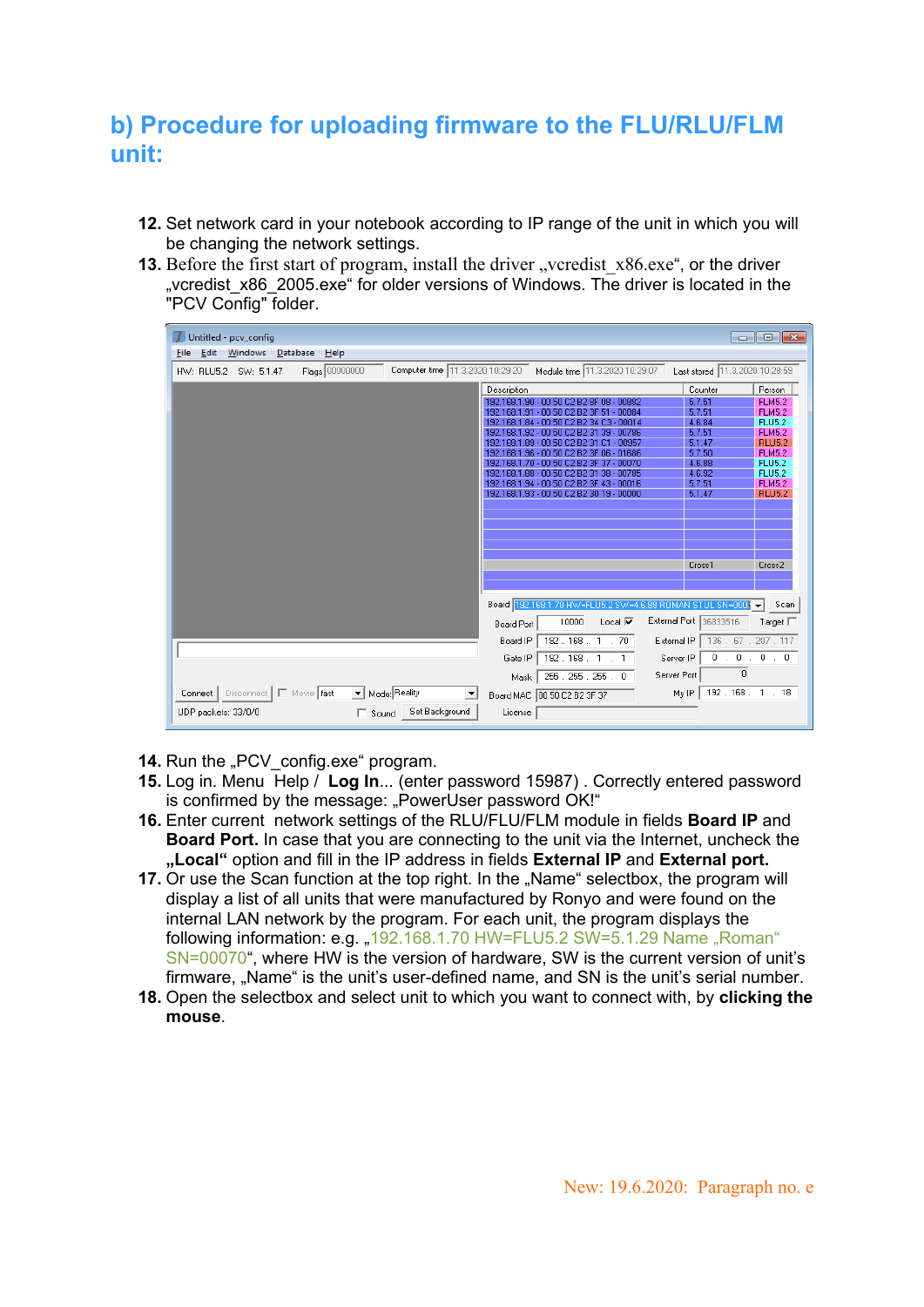**19.** Switch unit into Bootloader mode. Menu Edit / **Goto bootloader**. The Proccessor switches into the mode for uploading firmware (green LED flashes 0.5s/0.5s) (red LED flashes 1s/1s). This mode is also indicated by BOOTLOADER signs in the "Description" section.

| Untitled - pcv_config                               |                                 |             |                                                                       |                       |                              | $\times$<br>$\Box$ |
|-----------------------------------------------------|---------------------------------|-------------|-----------------------------------------------------------------------|-----------------------|------------------------------|--------------------|
| File Edit Windows Database Help                     |                                 |             |                                                                       |                       |                              |                    |
| Flags 00000000<br>HW: BOOT m SW: m3.1               | Computer time 6.3.2017 13:17:41 |             | Module time 6.3.2017 13:17:24                                         |                       | Last stored 6.3.2017 1:00:00 |                    |
|                                                     |                                 | Description |                                                                       |                       | Counter                      | Person             |
|                                                     |                                 |             | BOOTLOADER m3.1 APP=1.2: VALID                                        |                       | o                            | $\overline{0}$     |
|                                                     |                                 |             | BOOTLOADER m3.1 APP=1.2: VALID                                        |                       | $\overline{0}$               | $\Omega$           |
|                                                     |                                 |             | BOOTLOADER m3.1 APP=1.2: VALID                                        |                       | n                            | $\overline{0}$     |
|                                                     |                                 |             | BOOTLOADER m3.1 APP=1.2: VALID                                        |                       | $\overline{0}$               | $\overline{0}$     |
|                                                     |                                 |             | BOOTLOADER m3.1 APP=1.2: VALID                                        |                       | $\overline{0}$               | $\overline{0}$     |
|                                                     |                                 |             | BOOTLOADER m3.1 APP=1.2: VALID                                        |                       | n                            | $\overline{0}$     |
|                                                     |                                 |             | BOOTLOADER m3.1 APP=1.2: VALID                                        |                       | 0                            | $\Omega$           |
|                                                     |                                 |             | BOOTLOADER m3.1 APP=1.2: VALID                                        |                       | n                            | $\Omega$           |
|                                                     |                                 |             | BOOTLOADER m3.1 APP=1.2: VALID                                        |                       | o                            | $\Omega$           |
|                                                     |                                 |             | BOOTLOADER m3.1 APP=1.2: VALID                                        |                       | $\overline{0}$               | $\Omega$           |
|                                                     |                                 |             | BOOTLOADER m3.1 APP=1.2: VALID                                        |                       | $\overline{0}$               | $\overline{0}$     |
|                                                     |                                 |             | BOOTLOADER m3.1 APP=1.2: VALID                                        |                       | $\overline{0}$               | $\Omega$           |
|                                                     |                                 |             | BOOTLOADER m3.1 APP=1.2: VALID                                        |                       | $\overline{0}$               | 0                  |
|                                                     |                                 |             | BOOTLOADER m3.1 APP=1.2: VALID                                        |                       | n                            | $\Omega$           |
|                                                     |                                 |             | BOOTLOADER m3.1 APP=1.2: VALID                                        |                       | 0<br>n                       | $\Omega$<br>n      |
|                                                     |                                 |             | BOOTLOADER m3.1 APP=1.2: VALID                                        |                       | Cross1                       | Cross2             |
|                                                     |                                 |             | BOOTLOADER m3.1 APP=1.2: VALID                                        |                       | ٥                            | 0                  |
|                                                     |                                 |             | BOOTLOADER m3.1 APP=1.2: VALID                                        |                       | n                            | n                  |
|                                                     |                                 |             |                                                                       |                       |                              |                    |
|                                                     |                                 |             | Board   192.168.1.70 HW=FLU5.2 SW=5.1.29 TE Roman RLU SN=000     Scan |                       |                              |                    |
|                                                     |                                 | Board Port  | 10000<br>Local $\overline{\blacktriangledown}$                        | External Port 7515992 |                              | Target $\square$   |
|                                                     |                                 | Board IP    | 192.168.1.70                                                          | External IP           |                              | 150. 20. 174. 118  |
|                                                     |                                 | Gate IP     | 192.168.1.1                                                           | Server IP             |                              | 0.0.0.0.0          |
|                                                     |                                 | Mask I      | 255.255.255.0                                                         | Server Port           |                              | $\Omega$           |
| Mode: Reality<br>Disconnect   Movie fast<br>Connect |                                 |             | Board MAC 00 50 C2 B2 3E E3                                           | My IP                 |                              | 192.168.1.18       |
| Sound Set Background<br>UDP packets: 4/0/0          |                                 | License     |                                                                       |                       |                              |                    |

- **20.** Enter the path to the new firmware (a .7hx file). Menu Edit / **Open firmware file**...
- **21.** Upload the firmware. Menu Edit / **Upload firmware to module** . On the right side of "Description" section, you'll see the progress of uploading firmware.

| Untitled - pcv_config                   |                                                                         |                               | $\Box$ |
|-----------------------------------------|-------------------------------------------------------------------------|-------------------------------|--------|
| Windows Database Help<br>File<br>Edit   |                                                                         |                               |        |
| 0000000<br>HW: BOOT m SW: m3.1<br>Flags | <b>Computer time</b> 2.6.2015 14:26:05<br>Module time 2.6.2015 14:24:23 | Last stored 2.6,2015 14:22:16 |        |
|                                         | <b>Description</b>                                                      | Counter                       | Person |
|                                         | BOOTLOADER m3.1 APP=1.2: NOT LOADED                                     | 205                           | 1765   |
|                                         | BOOTLOADER m3.1 APP=1.2: NOT LOADED                                     | 205                           | 1765   |
|                                         | BOOTLOADER m3.1 APP=1.2: NOT LOADED                                     | 205                           | 1765   |
|                                         | BOOTLOADER m3.1 APP=1.2: NOT LOADED.                                    | 205                           | 1765   |
|                                         | BOOTLOADER m3.1 APP=1.2: NOT LOADED                                     | 205                           | 1765   |

**22.** Wait until all the parts of the firmware are completely uploaded.

| Untitled - pcv_config                                                                    |                                |         | $\Box$ o $\boxtimes$          |
|------------------------------------------------------------------------------------------|--------------------------------|---------|-------------------------------|
| Windows Database Help<br>Edit<br>File                                                    |                                |         |                               |
| Computer time 2.6.2015 14:26:56<br>00000000<br>HW: BOOT m SW: m3.1<br>Flags <sup>1</sup> | Module time 2.6.2015 14:24:23  |         | Last stored 2.6.2015 14:22:16 |
|                                                                                          | <b>Description</b>             | Counter | Person                        |
|                                                                                          | BOOTLOADER m3.1 APP=1.2: VALID | 1765    | 1765                          |
|                                                                                          | BOOTLOADER m3.1 APP=1.2: VALID | 1765    | 1765                          |
|                                                                                          | BOOTLOADER m3.1 APP=1.2: VALID | 1765    | 1765                          |
|                                                                                          | BOOTLOADER m3.1 APP=1.2: VALID | 1765    | 1765                          |
|                                                                                          | BOOTLOADER m3.1 APP=1.2: VALID | 1765    | 1765                          |
|                                                                                          | BOOTLOADER m3.1 APP=1.2: VALID | 1765    | 1765                          |
|                                                                                          | BOOTLOADER m3.1 APP=1.2: VALID | 1765    | 1765                          |

- **23.** Once the uploading is completed: Menu Edit / **Goto main application**.
- The proccessor will switch into normal operation (green LED flashes 0.5s/0.5s)
- **24.** Disconnect from the unit. Press the **Disconnect** button in the bottom left corner.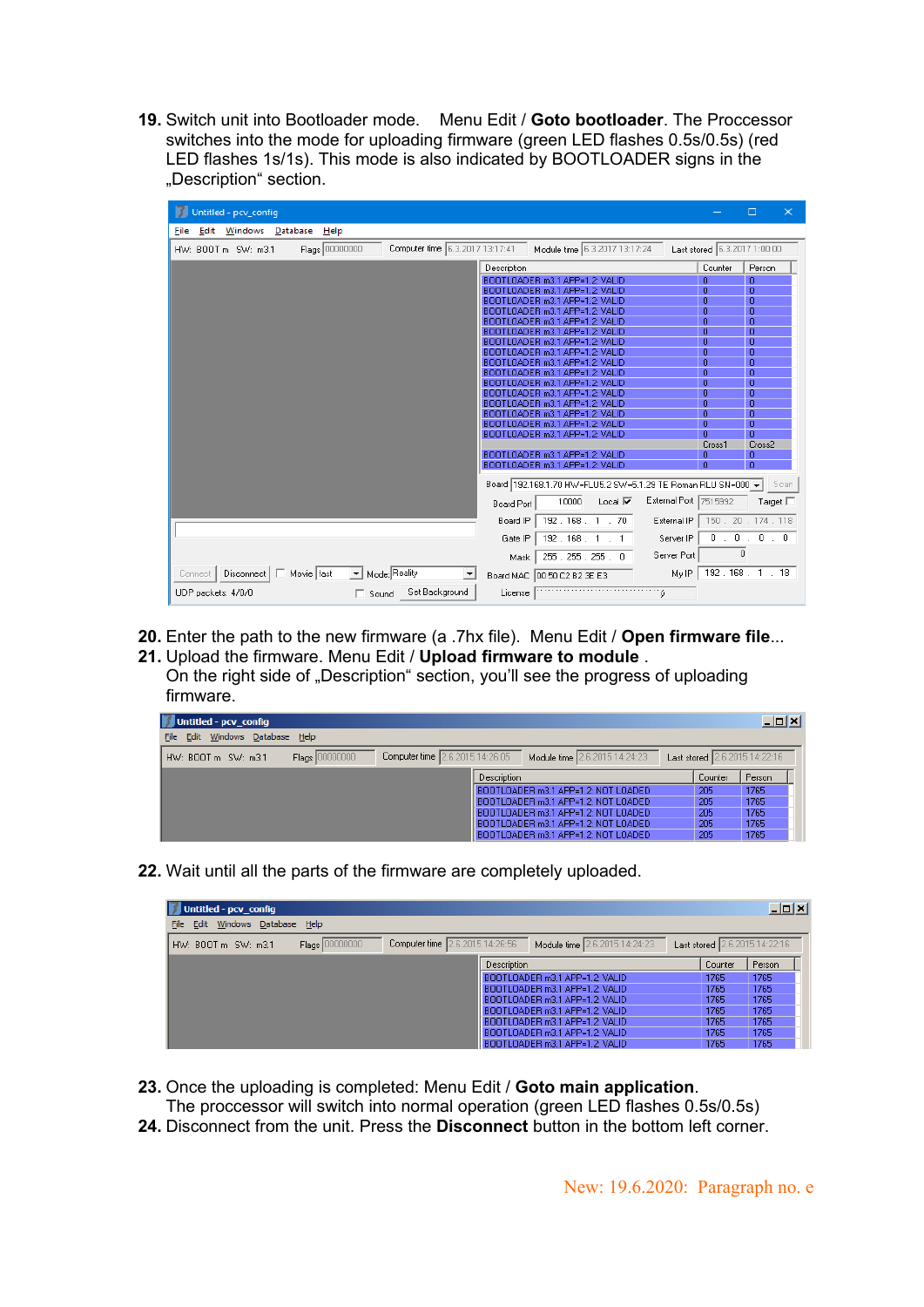- **25.** Close the PCV\_config application.
- **26.** Re-upload the configuration from your project into the FLU (RLU) unit using the Ronyo SERVER interface.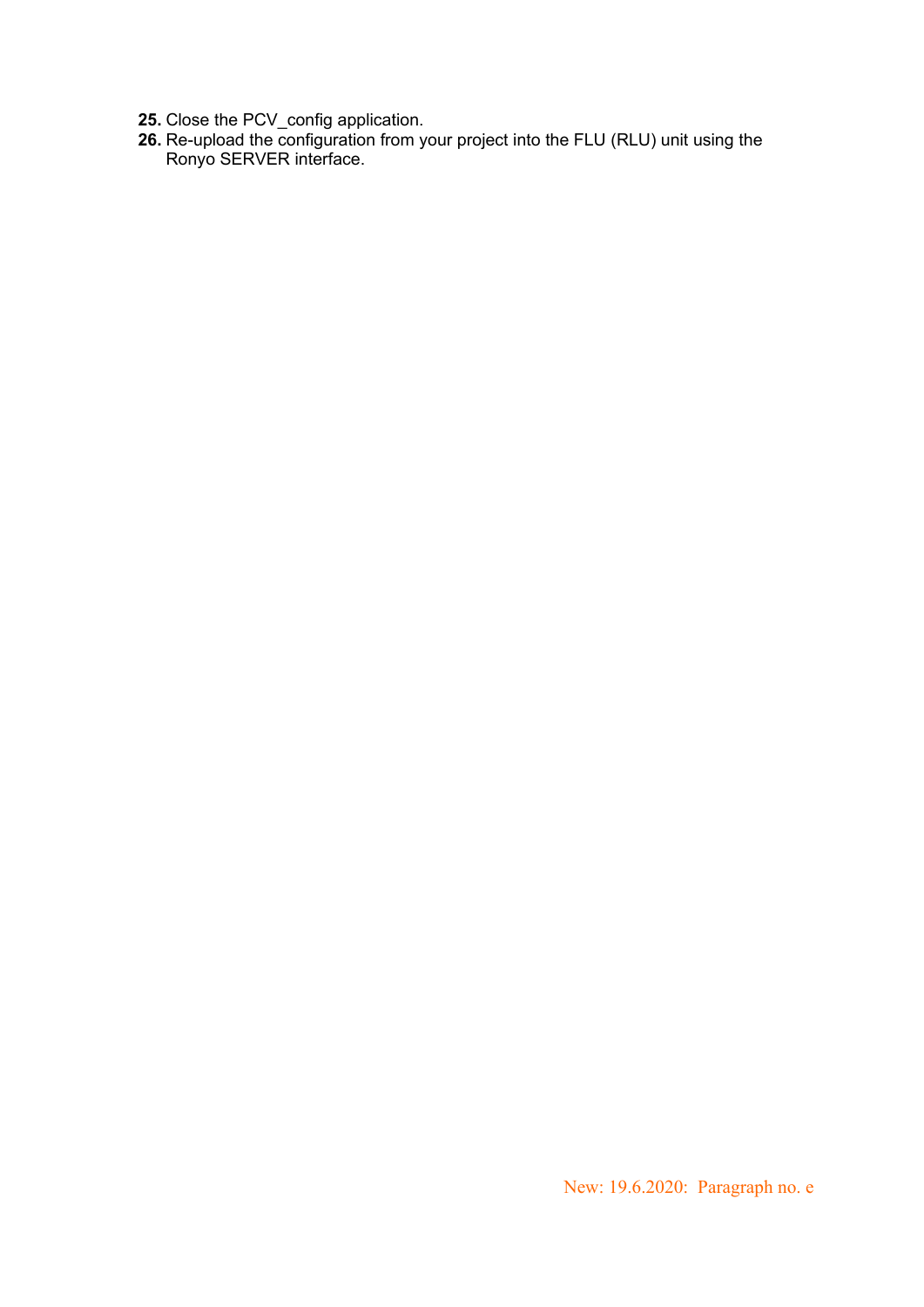### **Procedure for monitoring of incoming radio messages into FLM**

- **27.** The PCV Config program enables monitoring and displaying incoming radio messages into FLM unit online. Requirements for equipment of this function are the following:
	- FLM firmware version: **5.7.47**
	- PCV Config version: **3.3.02-r**
- Received beacons, tokens, and incorrect messages received from radio can be counted.
- Displayed radio messages according to tag's ID or ID interval can be filtered.
- Counters can be reset or set.

| Untitled - pcv_config<br>и                                                                                                       |                              | $\Box$<br>$\times$                                         |
|----------------------------------------------------------------------------------------------------------------------------------|------------------------------|------------------------------------------------------------|
| File Edit Windows Database Help                                                                                                  |                              |                                                            |
| Computer time 13.9.2017 15:17:34<br>Flags 00000000<br>Module time 13.9.2017 15:17:34<br>HW: FLM5.2 SW: 5.7.47                    | Last stored 1.1.1970 1:00:00 |                                                            |
| Description                                                                                                                      | Counter                      | Person                                                     |
| FLU/RLU/FLM data mark                                                                                                            | FF000001                     | 0                                                          |
| Restarts counter / Address 485                                                                                                   | $\overline{c}$               | $\overline{a}$                                             |
| Fail messages counter                                                                                                            | $\overline{0}$               | $\overline{0}$                                             |
| Tokens counter / RSSI                                                                                                            | $\Omega$                     | $\mathbf{0}$                                               |
| Beacons counter / RSSI                                                                                                           | 23<br>n                      | $-85$<br>Ω.                                                |
|                                                                                                                                  | Ü                            | υ                                                          |
|                                                                                                                                  | $\bf{0}$                     | $\mathbf{0}$                                               |
|                                                                                                                                  | $\overline{0}$               | 0                                                          |
|                                                                                                                                  | 0                            | $\bf{0}$                                                   |
|                                                                                                                                  | 0                            | $\overline{0}$                                             |
|                                                                                                                                  | 0<br>$\overline{0}$          | $\overline{0}$<br>$\overline{0}$                           |
|                                                                                                                                  | $\overline{0}$               | $\mathbf{0}$                                               |
|                                                                                                                                  | $\overline{0}$               | $\Omega$                                                   |
|                                                                                                                                  | $\overline{\mathbf{n}}$      | $\overline{0}$                                             |
|                                                                                                                                  | Cross1                       | Cross2                                                     |
|                                                                                                                                  |                              |                                                            |
|                                                                                                                                  |                              |                                                            |
| Board  192.168.1.72 HW=FLM5.2 SW=5.7.47 TE Roman FLM SN=000                                                                      |                              | Scan<br>$\overline{\phantom{a}}$                           |
| 10000<br>Local $\overline{\mathbf{v}}$<br><b>Board Port</b>                                                                      | External Port<br>-130359233  | Target $\Gamma$                                            |
| 192.168.1.72<br>Board IP                                                                                                         | External IP                  | 203.248.55.90                                              |
| 192.168.1.1<br>Gate IP                                                                                                           | $0 \t 0$<br>Server IP        | $\overline{0}$<br>$\cdot$ 0<br>$\mathcal{L}^{\mathcal{L}}$ |
| 255.255.255.0<br>Mask                                                                                                            | 0<br>Server Port             |                                                            |
| Movie fast<br>Mode: Reality<br>Disconnect<br>Connect<br>п<br>$\mathbf{v}$<br>$\blacktriangledown$<br>Board MAC 00 50 C2 B2 32 AA | My IP                        | 192.168.1.18                                               |
| Set Background<br>UDP packets: 163/0/0<br>License<br>$\Gamma$ Sound                                                              |                              |                                                            |

### **Description of fields in Description section:**

|     | Restarts counter / Addres 485Number of PCV module restarts / module address on RS485 bus |
|-----|------------------------------------------------------------------------------------------|
|     |                                                                                          |
|     |                                                                                          |
| one |                                                                                          |
|     |                                                                                          |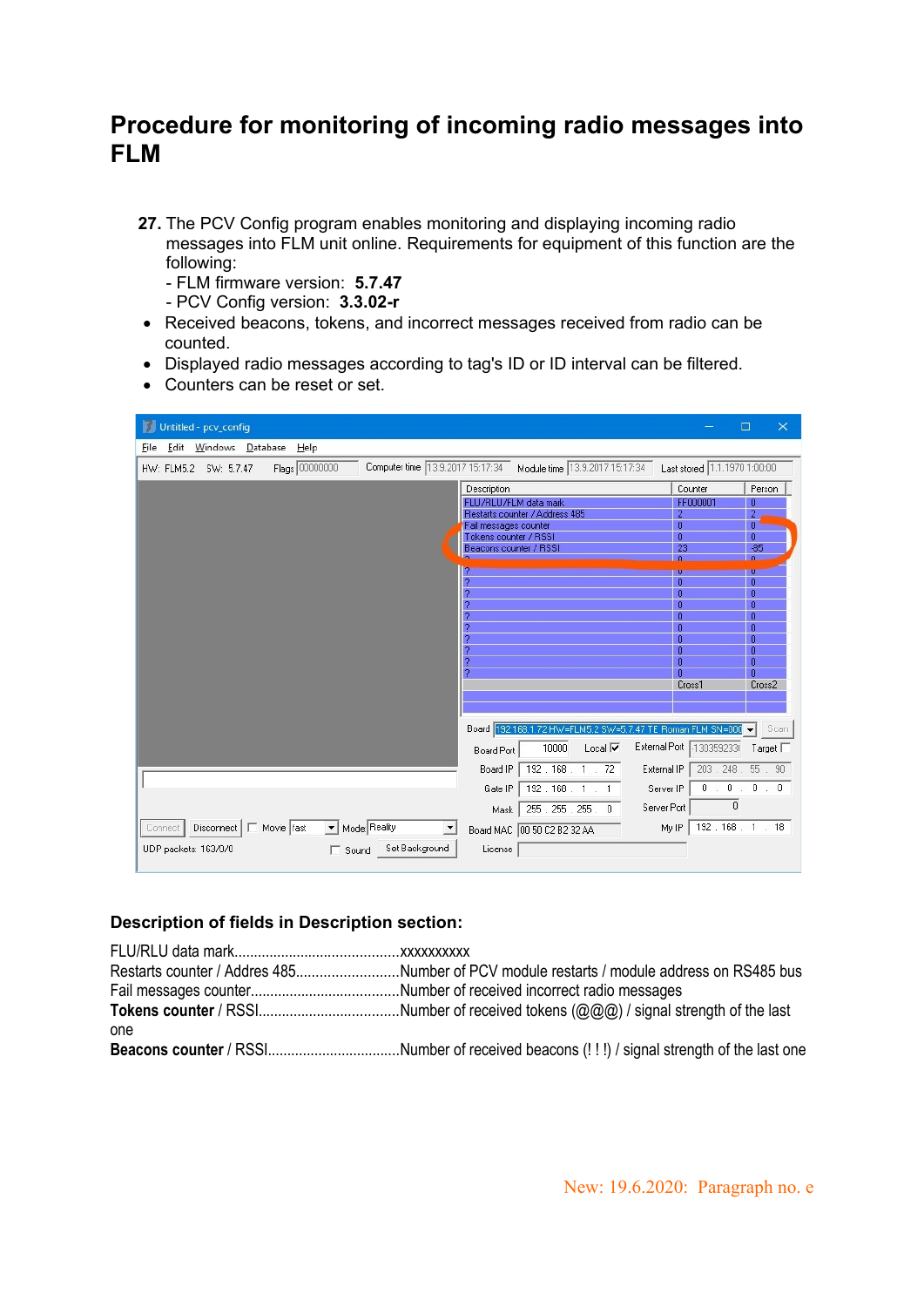| Board IP, port-<br>Port 10000<br>Set<br>192.168.<br>72<br>IP<br>1<br>$\mathcal{L}^{\mathcal{L}}$<br>Name TE Roman FLM<br>SN 00072<br>Pswd<br>г | Server IP, port-<br>Part 0<br>IP<br>$\,0\,$<br>$\,0\,$<br>0<br>×.<br>÷<br>Mask<br>255 . 255 . 255<br>Gate<br>192 . 168 . 1 | Set<br>$<<$ <<br>$\overline{0}$<br>$\mathbf 0$<br>$\cdot$ 1 | 13.9.2017 15:36:52<br>Front 1<br>$>$ $>$<br>128<br>Direct. None | $\,$ $\,$<br>$\ll$<br>128<br>Direct. None<br>$\blacktriangledown$ | Set Ext. RTC<br>Front 2<br>$>$ $>>$<br>$\blacktriangledown$ |
|------------------------------------------------------------------------------------------------------------------------------------------------|----------------------------------------------------------------------------------------------------------------------------|-------------------------------------------------------------|-----------------------------------------------------------------|-------------------------------------------------------------------|-------------------------------------------------------------|
| Description                                                                                                                                    | Left edge                                                                                                                  | Top edge                                                    | Width                                                           | Height                                                            | Timeout                                                     |
|                                                                                                                                                |                                                                                                                            |                                                             |                                                                 |                                                                   |                                                             |

### Commands:

In the "Config" agenda you can send a command from "Cmd" field by clicking "Send service command" button and an answer in "Answ" field.

#### **The commands are:**

- **cb0** ... resetting beacons counter,
- **ct0** ... resetting tokens counter,
- **cf0** ... resetting failed messages counter,
- **fb X** ... beginning of ID tags filter
- **fe X** ... end of ID tags filter
- **fb X Y** ... tag filter interval of  $\leq$ X, X + Y-1> ID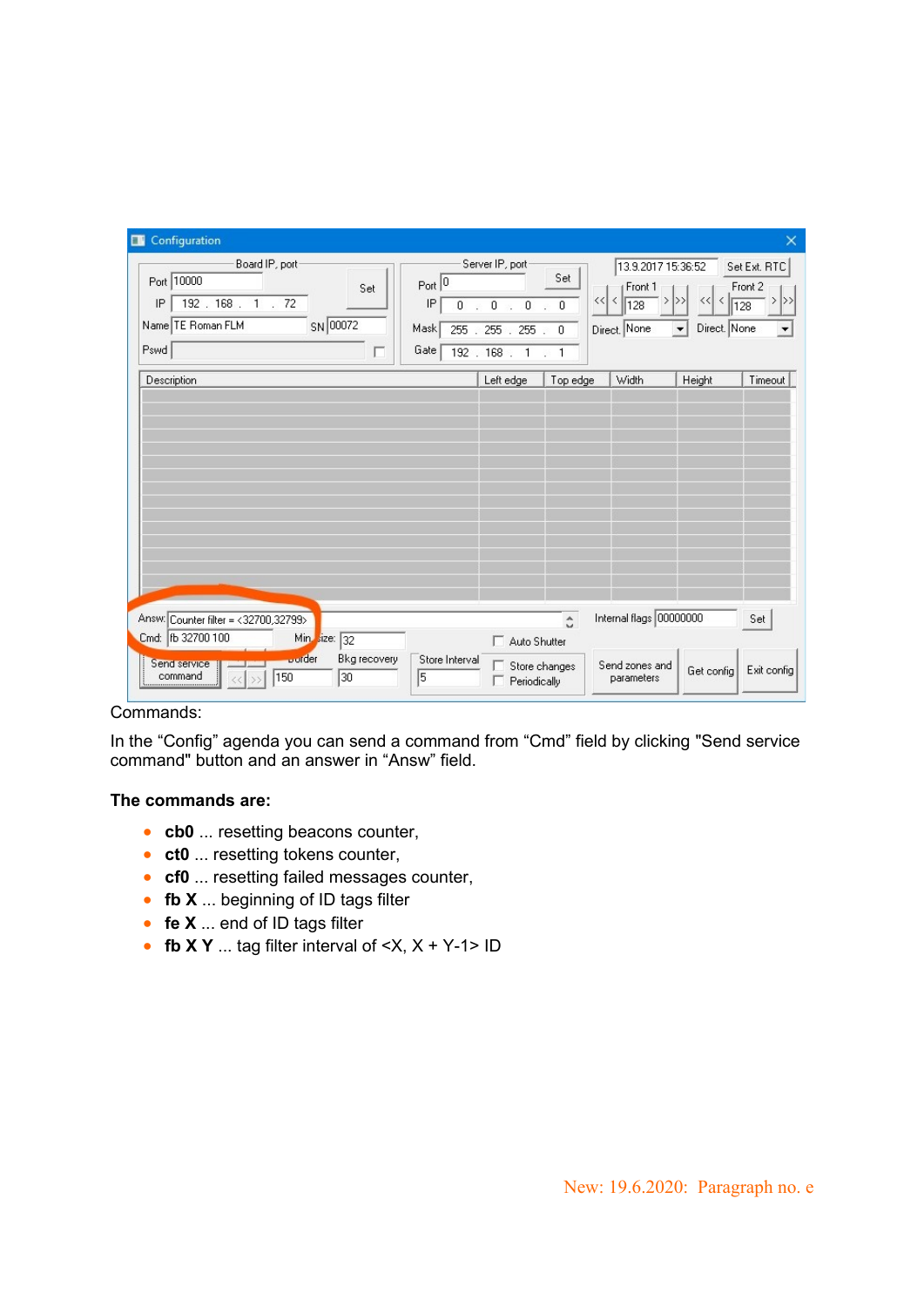# **d) Procedure for save a license key to the Merya RLU**

- 28. Run the "PCV\_config.exe" program.
- **29.** Log in. Menu Help / **Log In**... (enter password 15987) . Correctly entered password is confirmed by the message: "PowerUser password OK!"
- **30.** Connect to the central apartment unit (see item: 1-8)
- **31.** On the Windows tab, use the **License** option to open the "**Input text**" menu. Enter the license key in the "**License**" field. This change is confirmed by the **OK** button. The RLU resets automatically. To exit the menu, press Exit config.
- **32.** Disconnect from the module. Press the **Disconnect** button in the lower left corner.

| Untitled - pcv_config                    |                                |                                                                   |                                 | $\times$<br>п       |
|------------------------------------------|--------------------------------|-------------------------------------------------------------------|---------------------------------|---------------------|
| Windows Database Help<br>Edit<br>File    |                                |                                                                   |                                 |                     |
| Flags 00000000<br>HW: FLU5.2 SW: 5.1.45  |                                | Computer time 08.07.2019 15:40:59 Module time 08.07.2019 15:40:59 | Last stored 08.07.2019 13:51:28 |                     |
|                                          |                                |                                                                   |                                 |                     |
|                                          |                                | Description                                                       | Counter                         | Person              |
|                                          |                                | FLU/RLU/FLM data mark                                             | FF000000                        | $\overline{0}$      |
|                                          |                                | Restarts counter / Address 485                                    | 3<br>$\Omega$                   | 1<br>$\mathbf{0}$   |
|                                          |                                |                                                                   | $\bf{0}$                        | $\mathbf 0$         |
|                                          |                                |                                                                   | $\overline{0}$                  | $\overline{0}$      |
|                                          |                                | o                                                                 | $\mathbf{0}$                    | $\overline{0}$      |
|                                          |                                |                                                                   | $\overline{0}$                  | $\overline{0}$      |
|                                          |                                |                                                                   | 0                               | 0                   |
|                                          | Input text                     | X                                                                 | $\mathbf{0}$                    | 0                   |
|                                          |                                |                                                                   | $\theta$                        | $\overline{0}$      |
|                                          |                                |                                                                   | $\mathbf{0}$                    | $\mathbf{0}$        |
|                                          | License:                       |                                                                   | $\overline{0}$                  | $\overline{0}$      |
|                                          |                                |                                                                   | $\mathbf{0}$                    | $\overline{0}$      |
|                                          |                                |                                                                   | 0<br>$\overline{\Omega}$        | $\overline{0}$<br>0 |
|                                          |                                |                                                                   | $\Omega$                        | $\Omega$            |
|                                          | OK                             | Cancel                                                            | Cross1                          | Cross2              |
|                                          |                                |                                                                   | 0                               | 0                   |
|                                          |                                | 2                                                                 | $\overline{\mathsf{n}}$         | $\mathbf{0}$        |
|                                          |                                |                                                                   |                                 |                     |
|                                          |                                | Board 192.168.1.86 HW=FLU5.2 SW=5.1.45 Merya Mobile SN=00969 -    |                                 | Scan                |
|                                          |                                | 10000<br>Local $\overline{\triangledown}$<br>Board Port           | External Port -214745905        | Target $\Box$       |
|                                          |                                | 192.168.1.86<br>Board IP                                          | External IP                     | 78 . 157 . 159 . 58 |
|                                          |                                | 192.168.1.1<br>Gate IP                                            | $0$ .<br>Server IP              | 0.0.0               |
|                                          |                                | 255 . 255 . 255 . 0<br>Mask                                       | 0<br>Server Port                |                     |
| Movie fast<br>Disconnect<br>п<br>Connect | Mode: Reality                  | Board MAC 00 50 C2 B2 3F 88                                       | My IP                           | 192.168.1.16        |
| UDP packets: 97/0/0                      | Set Background<br>$\Box$ Sound | License W5LqNBekXvDSCXxBgK4Qhg==                                  |                                 |                     |